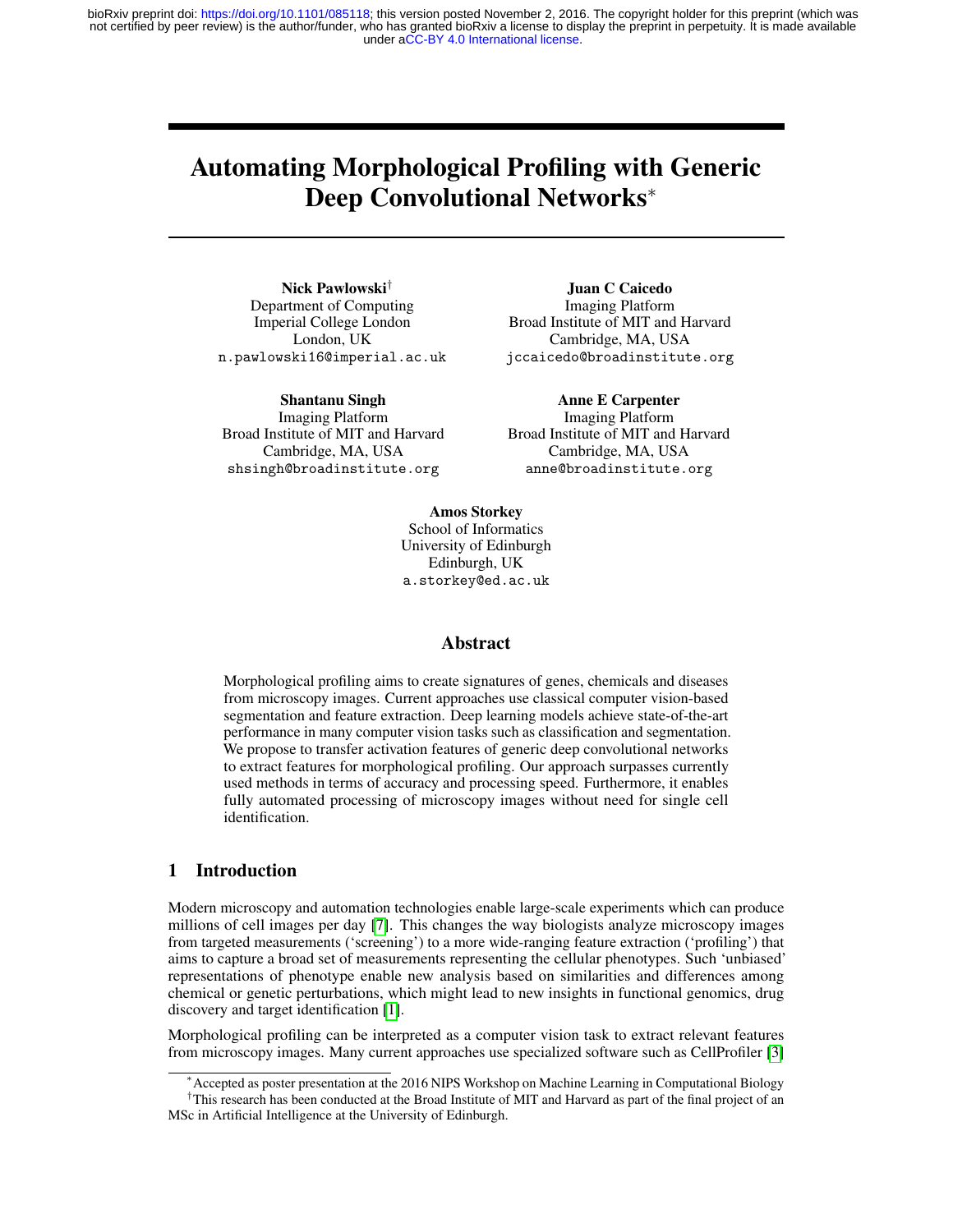and rely on hand-tuned segmentation and feature extraction for each assay [\[6\]](#page-3-2). Recent successes in computer vision, however, were driven by learning features directly from data [\[4\]](#page-3-3), [\[8\]](#page-4-1), [\[14\]](#page-4-2), an approach that can be applied to profiling.

In this work, we study the problem of transferring features learned on natural images [\[11\]](#page-4-3) to obtain unbiased morphological profiles from fluorescence microscopy images of cultured human cells. By obviating the need for single cell identification, the proposed approach offers the following advantages:

- *Speed*: It enables faster profile extraction than the classical pipeline with image segmentation and feature extraction.
- *Autonomous*: It eliminates the need for human input to tweak parameters.
- *Performance*: The extracted profiles achieve a better accuracy than a baseline approach based on handcrafted features.

# 2 Related work

This work lies at the intersection of morphological profiling and deep learning. In morphological profiling, Ljosa et al. [\[9\]](#page-4-4) compared various profiling algorithms using the same experimental setup, which is also used in the current paper (BBBC021 [\[2\]](#page-3-4)): cells from a human breast cancer cell line (MCF7) were treated with different compounds at several concentrations, a high-throughput microscope was used to acquire images of all treatment conditions, and these images were analyzed to extract features from individual cells after segmenting them. Segmentation and feature extraction were performed using CellProfiler. Several categories of features were extracted, including size, intensity, shape, texture and neighborhood information. More than 400 features in total were extracted per cell. The simplest algorithm comprised averaging these single cell measurements across all cells for each each treatment condition (a compound at a given concentration) to generate the treatment 'profile'.

These profiles were evaluated on the task of classifying each treatment condition into its 'mechanismof-action' (MOA) - a label that was assigned to each compound based on prior knowledge. A 1-nearest neighbor classifier was used to assign each treatment to an MOA. When finding the nearest neighbor, other treatment conditions of the same compound, but different concentrations, were left out ('leave-one-compound-out' cross-validation).

Ljosa et al. [\[9\]](#page-4-4) found that reducing dimensionality using factor analysis (prior to computing averages) was the best performing profiling method, yielding a mean accuracy of 94%. Singh et al. [\[13\]](#page-4-5) followed a similar approach, and focusing on the improvement gained by correcting illumination bias in the images, showed that 90% accuracy could be achieved by directly computing averages, after the images had been corrected for the bias. Furthermore, they found that these 'mean profiles' seem to be more robust than 'factor analysis profiles'.

Deep learning has been applied to profiling for profile aggregation [\[16\]](#page-4-6), MOA classification from CellProfiler features [\[5\]](#page-3-5) and MOA classification from raw images [\[6\]](#page-3-2). Zamparo et al. [\[16\]](#page-4-6) showed that autoencoders can be used for dimensionality reduction to improve the quality of profiles. Kandaswamy et al. [\[5\]](#page-3-5) found that classifiers trained on CellProfiler features extracted for one set of compounds learn features that can be transferred to another set of compounds. Kraus et al. [\[6\]](#page-3-2) evaluated their method on the same BBBC021 image set as used in this paper. Using deep learning on raw images they outperformed prior classical results. However, only a small subset of the BBBC021 image set was split into single training and test sets. We hypothesize that, this smaller dataset as well as the possibility of matching to the same compound leads to overfitting.

# 3 Experimental Setup

This work used the BBBC021 [\[2\]](#page-3-4) image set, which was the basis for the comparisons presented in Ljosa et al. [\[9\]](#page-4-4), and is available from the Broad Bioimage Benchmark Collection [\[10\]](#page-4-7). We hypothesized that generic neural networks pre-trained on natural images are able to extract biologically meaningful features from microscopy images without segmenting individual cells<sup>[3](#page-1-0)</sup>.

<span id="page-1-0"></span> $^3$ Implementation available at <code>[https://github.com/carpenterlab/2016\\_pawlowski\\_mlcb](https://github.com/carpenterlab/2016_pawlowski_mlcb)</code>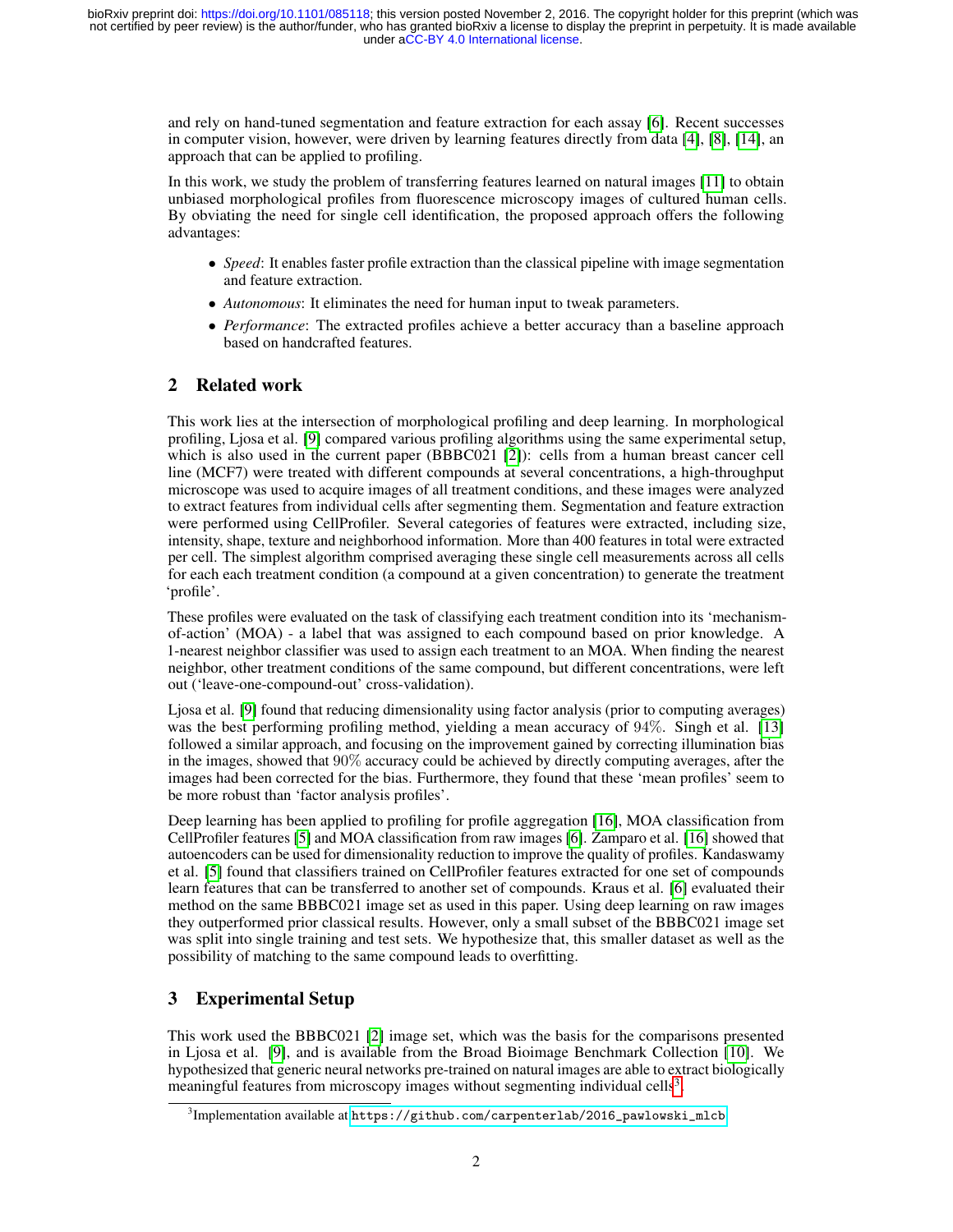<span id="page-2-3"></span>Table 1: Results of the profiles extracted using VGG16, ResNet-101, ResNet-152 and Inception-v3. The images ( $1280px \times 1024px$ ) were resized to fit the input shape of each network  $299px \times 299px$ for Inception-v3,  $(224px \times 224px$  for both ResNets and VGG16). Random chance would yield 8% accuracy.

|                                           | Inception-v3 | ResNet-152 | ResNet-101 | VGG 16  |
|-------------------------------------------|--------------|------------|------------|---------|
| <b>Full Images</b>                        | 70.87\%      | 55.34\%    | 57.28\%    | 66.02\% |
| + illumination corrected                  | 69.90%       | $65.05\%$  | 65.04\%    | 63.11\% |
| + greyscale                               | 86.41\%      | 75.72\%    | 70.87\%    | 71.84\% |
| $+$ illumination corrected $\&$ greyscale | 91.26\%      | 78.64%     | 79.61\%    | 83.50\% |

We tested this hypothesis with both full images and cropped images. Illumination correction was performed to reduce the effect of uneven brightness in the image ([\[13\]](#page-4-5)). The full images were downsampled to fit the input shape of the pre-trained networks. The images have three channels corresponding to DNA, actin and tubulin stains, which do not map to RGB channels in natural images. We dealt with this using two approaches: (1) using an arbitrary mapping (DNA  $\rightarrow$  R, tubulin  $\rightarrow$  G and actin  $\rightarrow$  B), or (2) using the network on each greyscale stain image separately and concatenating all corresponding features to build one feature vector.

We extracted features from the images by passing them through pre-trained neural networks without fine-tuning. The networks were modified by cutting off the final classification layer, so that the penultimate layer represents the feature embedding. The features were extracted with pre-trained versions of Inception-v3<sup>[4](#page-2-0)</sup> [\[15\]](#page-4-8), VGG16<sup>[5](#page-2-1)</sup> [\[12\]](#page-4-9), and ResNet<sup>[6](#page-2-2)</sup> [\[4\]](#page-3-3). For comparison to the classical results, the features of each treatment were averaged over the different replicate images to generate treatment profiles. This resembles the mean profiling method, used in Singh et al. [\[13\]](#page-4-5). As with the classical approach, the profiles were evaluated on the task of classifying each treatment condition into its MOA using a 1-nearest neighbor classifier. To ensure that the measured performance is directly comparable, we used the same leave-one-compound-out cross-validation as Ljosa et al. [\[9\]](#page-4-4) and Singh et al. [\[13\]](#page-4-5).

## 4 Results

We found that ImageNet pre-trained neural networks are able to extract biologically informative features from microscopy images with accuracies ranging from 55% to 91%, compared to random chance which yields 8% (Table [1\)](#page-2-3). Inception-v3 achieves the best performance, though all networks extract rich features. Furthermore, the use of different stains as individual greyscale images always performs better than an arbitrary RGB mapping. This could be due to the fact that the relations between the channels of the images are different for microscopy images and natural images. Illumination correction improves the performance of almost all network and data configurations.

The presented approach can slightly outperform the classical mean profiling method. From noncorrected images, the Inception-v3 network extracted features that achieve 86% accuracy compared to 84% using classical methods[\[13\]](#page-4-5). From illumination corrected images, the network generated features that achieve  $91\%$  accuracy compared to  $90\%$ . [Figure 1](#page-3-6) shows the confusion matrices for the classical and deep learning case. Interestingly, the errors of both approaches seem to be complementary, which suggests that the deep learning model captures different features than the classical method.

The deep learning model also showed improvement in terms of processing time. The transformation of the images took 22 minutes using the Inception-v3 network. CellProfiler takes more than 10 hours to process the same amount of images, when running on a single core. Both algorithms were tested on a system with two 8-core Xeon CPUs, 128GB of memory and no GPU acceleration.

<span id="page-2-0"></span> $^4$ Implementation from <code><https://github.com/tensorflow/models/tree/master/inception>.</code>

<span id="page-2-1"></span><sup>5</sup> Implementation from <https://github.com/ry/tensorflow-vgg16>.

<span id="page-2-2"></span> $^6$ Implementation from <https://github.com/ry/tensorflow-resnet>.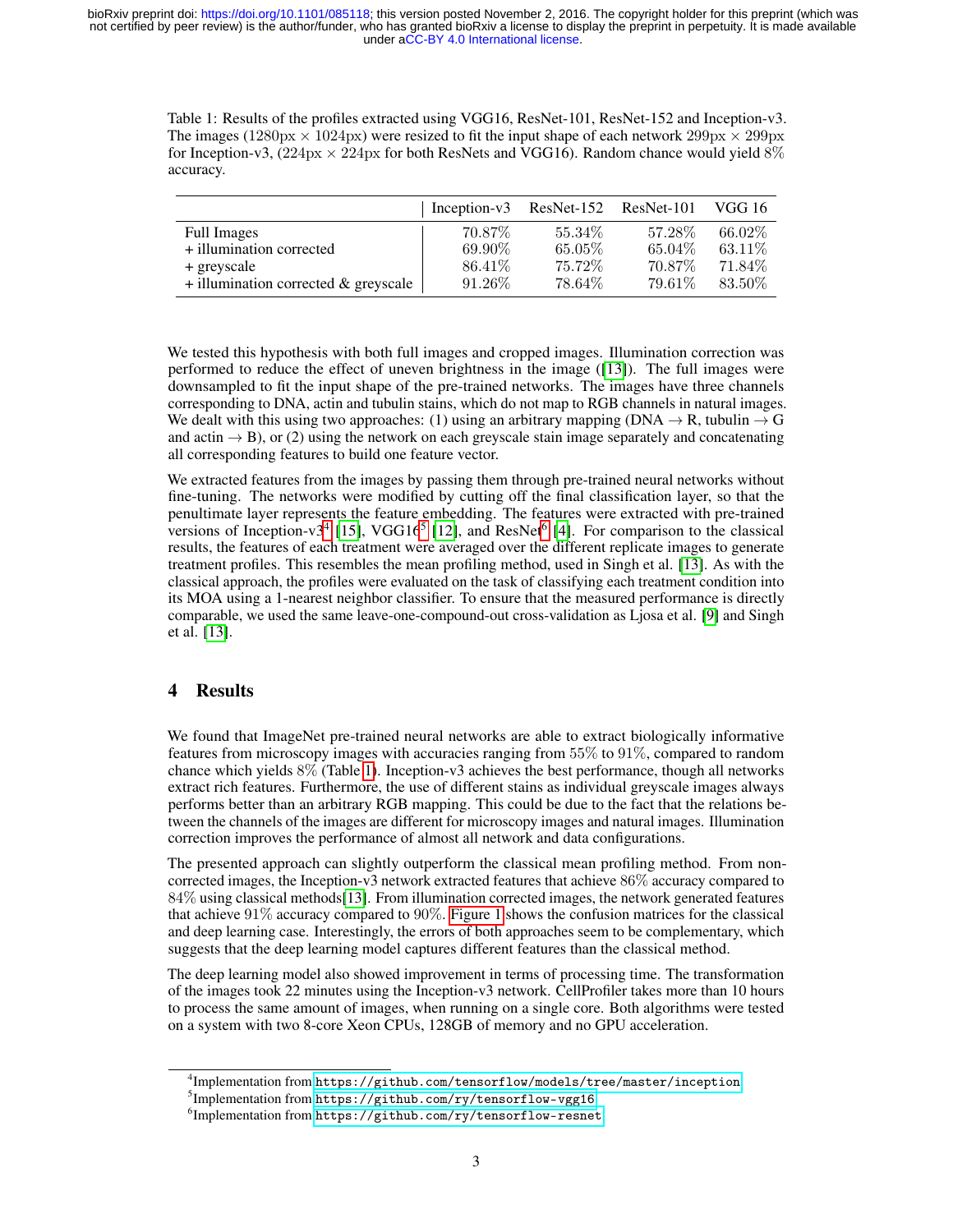under [aCC-BY 4.0 International license.](http://creativecommons.org/licenses/by/4.0/) not certified by peer review) is the author/funder, who has granted bioRxiv a license to display the preprint in perpetuity. It is made available bioRxiv preprint doi: [https://doi.org/10.1101/085118;](https://doi.org/10.1101/085118) this version posted November 2, 2016. The copyright holder for this preprint (which was

<span id="page-3-6"></span>

True mechanistic class **Acc.** Predicted class Acc. Act Aur ChDDDREg5 Epi KI MDMS PDPS 1 1 3 12  $\overline{2}$ 9 8 8 5 1 2 11 1 8 7 Actin disruptors Act Aurora kinase inhibitors Aur Cholesterol-lowering Ch<br>DNA damage DD DNA damage DD<br>
DNA replication DR<br>
Eg5 inhibitors Eg5 DNA replication DR Eg5 inhibitors Eg5 Epithelial Epithelial Epithelial Epithelial Epithelia<br>Kinase inhibitors Kl Kinase inhibitors KI Microtubule destabilizers MD<br>Microtubule stabilizers MS Microtubule stabilizers Protein degradation PD<br>Protein synthesis PS Protein synthesis 20 % 100 % 67 % 100 % 100 % 100 % 100 % 100 % 79 % 89 % 100 % 100 % Overall accuracy: 93 / 103 = **90 %**

(a) Confusion matrix of the Inception-v3 based classification from illumination corrected images, using each stain as greyscale image.



Figure 1: Comparison of the confusion matrices of the profiles generated using classical methods and from pretrained neural networks. The classical results were taken from Singh et al. [\[13\]](#page-4-5). The deep learning results were generated using the Inception-v3 architecture. Each stain was transformed as separate greyscale image.

### 5 Conclusion

We have shown that deep networks pre-trained on natural images are capable of extracting biologically rich features from microscopy images without fine-tuning. This enables us to propose a fully automated pipeline using deep feature transfer for generating morphological profiles without human interaction. This pipeline achieves higher accuracies than previous classical methods, needs less time and expertise to extract profiles and is the first to allow for true automated high content screening by taking the human out of the loop.

We note that although the improvement in accuracy is marginal, obviating the need for an image analysis expert is a significant advantage of using deep networks. Our work builds the foundation for future explorations of transfer learning within this domain. Future work might evaluate the performance of cropped full-resolution images as well as the use of different hidden representations as extracted features. Further, fine-tuning of those feature extractors could be possible given larger microscopy image sets. We note that deep learning, usually performs better with a higher number of data points and thus hypothesize that bigger image sets will enable deep learning to flourish.

### Acknowledgements

We want to thank Mike Ando (Google, Inc.) for helpful discussions about the use of transfer learning for the domain of morphological profiling. We want to thank Allen Goodman and Claire McQuin for support with the setup of our test environment and David Dao as well as other members of the Imaging Platform for helpful discussions. AEC acknowledges NSF support (NSF CAREER DBI 1148823 to AEC).

### References

- <span id="page-3-0"></span>[1] J. C. Caicedo, S. Singh, and A. E. Carpenter, "Applications in image-based profiling of perturbations," *Current Opinion in Biotechnology*, 2016.
- <span id="page-3-4"></span>[2] P. D. Caie, R. E. Walls, A. Ingleston-Orme, *et al.*, "High-content phenotypic profiling of drug response signatures across distinct cancer cells.," *Molecular Cancer Therapeutics*, 2010.
- <span id="page-3-1"></span>[3] A. E. Carpenter, T. R. Jones, M. R. Lamprecht, *et al.*, "CellProfiler: image analysis software for identifying and quantifying cell phenotypes.," *Genome biology*, 2006.
- <span id="page-3-3"></span>[4] K. He, X. Zhang, S. Ren, *et al.*, "Deep residual learning for image recognition," *ArXiv preprint arXiv:1512.03385*, 2015.
- <span id="page-3-5"></span>[5] C. Kandaswamy, L. M. Silva, L. A. Alexandre, *et al.*, "High-content analysis of breast cancer using single-cell deep transfer learning," *Journal of Biomolecular Screening*, 2016.
- <span id="page-3-2"></span>[6] O. Z. Kraus, J. L. Ba, and B. J. Frey, "Classifying and segmenting microscopy images with deep multiple instance learning," *Bioinformatics*, 2016.